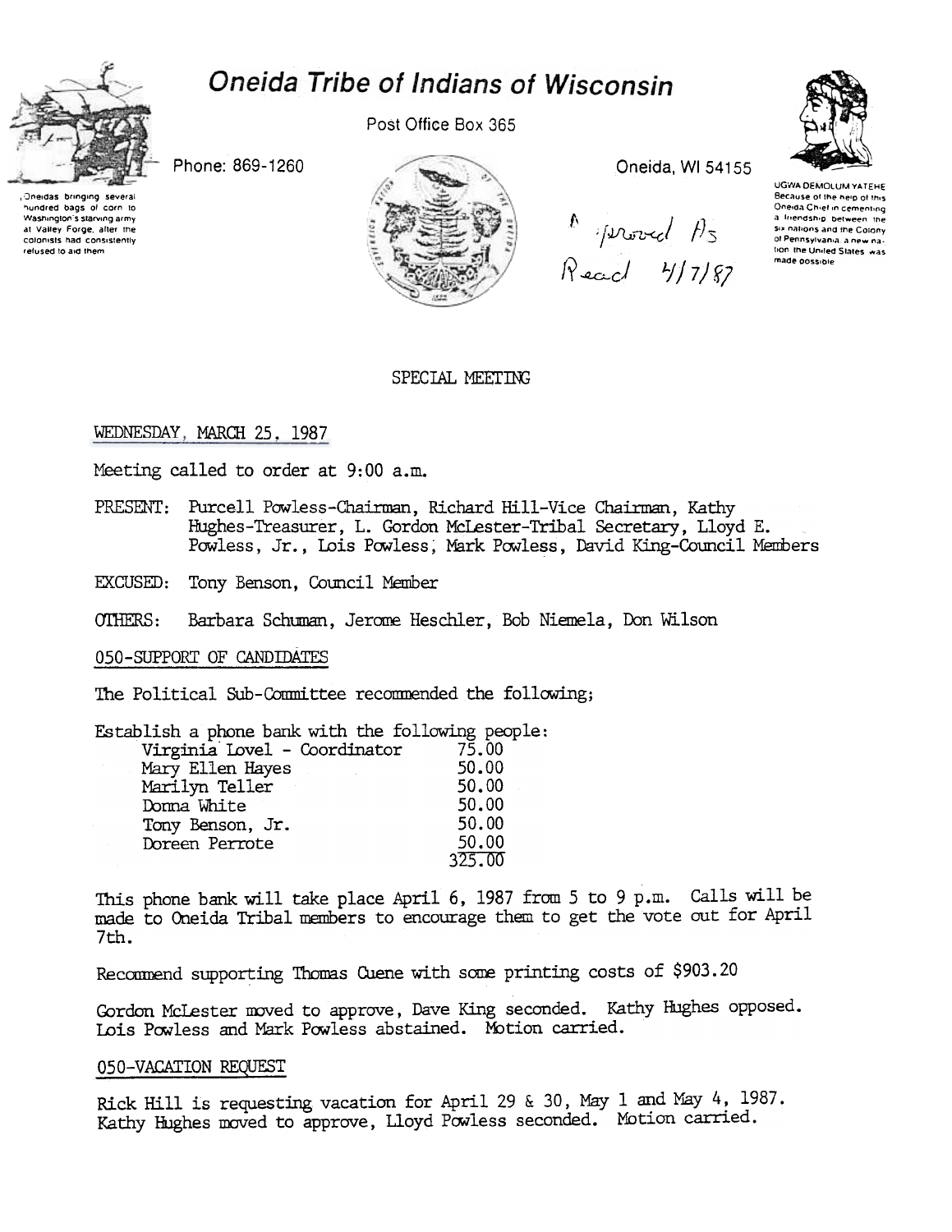ONEIDA TRIBE OF INDIANS OF WISCONSIN SPECIAL MEETING - MARCH 25, 1987 Page 2

# 050-GREAT LAKES INTER-TRIBAL COUNCIL MEETING - Rick Hill

Rick Hill agreed to host the April 16 & 17, 1987 G.L.I.T.C meeting at the Rodeway. This will be a two day meeting in conjunction with the American Indian language and Culture Board, Wisconsin Indian Education, and U. W. Minority Advisory Board. The Oneida Tribe would cover the cost of a meeting room, rolls and coffee.

Lloyd Powless moved to approve hosting the G.L. I. T. C. meeting on April 16 & 17, 1987. Gordon McLester seconded. Motion carried.

There was discussion on a contract for Training Services on lobbying by Sharon Metz. The cost for this training would be \$200 for each tribe for  $a$  six month period. This will be brought up again at the April meeting. Lloyd Powless moved to table this item until we have discussion on the matter with Sharon Metz. Lois Powless seconded. Motion carried.

Lois Powless moved to have Lloyd Powless be the Oneida Representative to help with the planning of the April meeting. Kathy Hughes seconded. Motion carried.

#### 1400-PERSONNEL - Barbara Schuman

Hiring Info: Oneida Indian Summer Session Assistant Coordinator - Grade 14 Julie Eiden Request for Title Change of Printer Trainee to Small Press Operator - Grade 14

Lois Powless moved to approve the request, Rick Hill seconded. Motion carried.

# 050-SCHEDULED APRIL 13, 1987 GENERAL TRIBAL COUNCIL MEETING

Discussion followed on the completion of the investigation at Bingo. This i not expected to be finished by April 13.

Rick Hill nvved to postpone the General Tribal Council Meeting until the investigation is completed, after which it should be determined if there should be a General tribal Council meeting or wait until the July meeting. Lloyd Powless seconded. Mark Powless and Lois Powless opposed. Motion carried.

#### 050-VACATION REQUEST

Gordon McLester is requesting vacation for March 26 & 27, 1987. Rick Hil moved to approve, Dave King seconded. Lois Powless abstained. Motion carried.